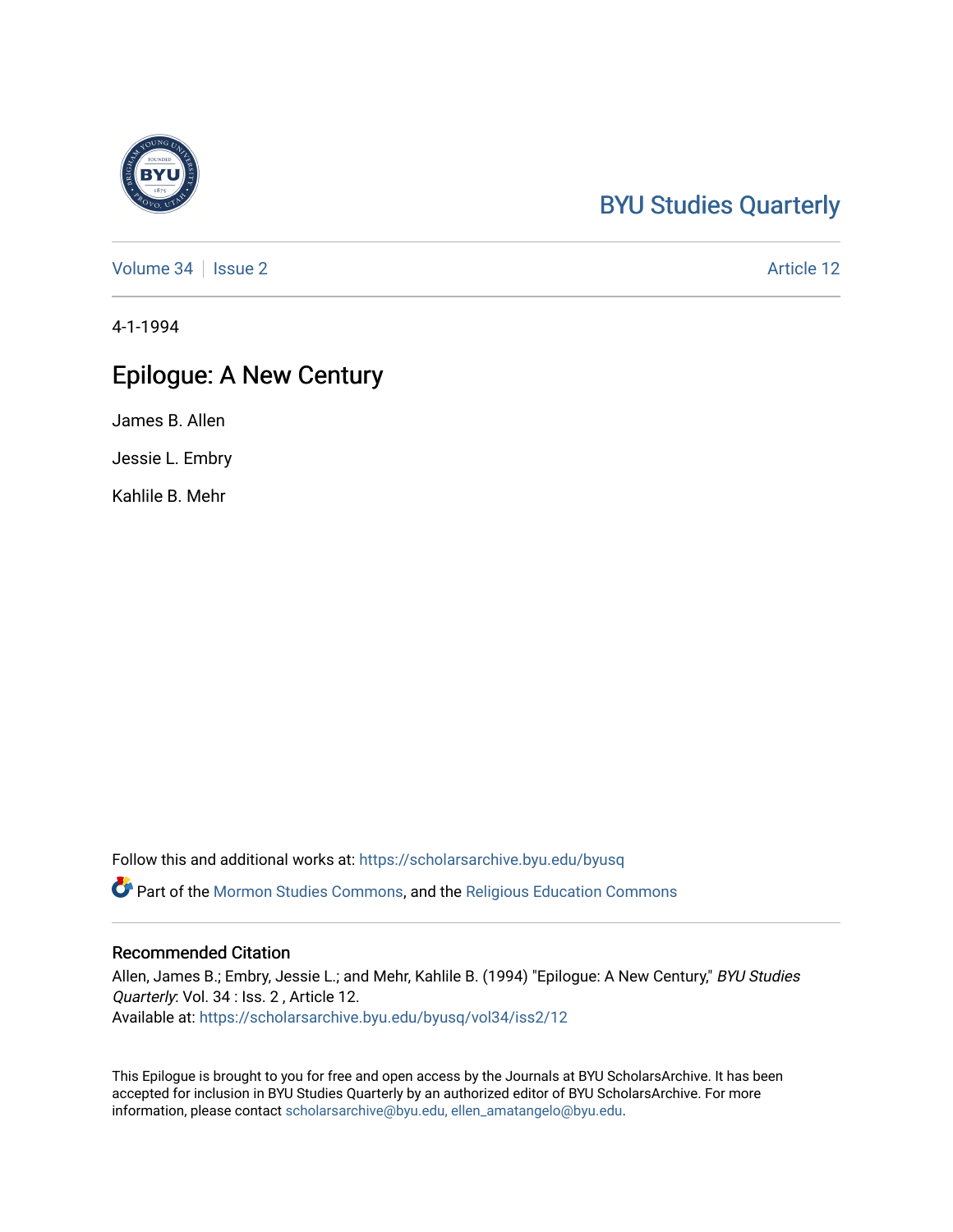The Genealogical Society of Utah was one of several genealogical societies that originated in the United States during the last half of the nineteenth century. In 1894 a proclamation by church president wilford woodruff clearly enunciated the obligation of LDS church members to trace their ancestry and perform temple ordinances in their behalf. Before the year was out, a society was in place to assist in that work. Thus, unlike the other genealogical societies, it was founded for religious purposes. Two of the Society's most important challenges have always been to reduce the complexities of identifying ancestry and to develop programs that effectively mobilize participation from a broad spectrum of Church members. The solutions have varied as the church has emerged from relative isolation to broad international involvement. Methodology has undergone several incarnations as the tools of genealogy have evolved from paper to computers. But the purpose has remained constant to turn the hearts of the children to their ancestors in order to encourage the living to complete the sacred temple ordinances in behalf of the dead

Two of the Society's most significant contributions have been gathering records and automating them. Prior to the advent of microfilming, most genealogical records lay hidden in countless vaults, archives, sheds, attics, and cellars. The information compiled by unnumbered scribes in many ages was at risk of being

339

1

# Epilogue

# A New Century  $\mathcal{L}^{\prime}$  to  $\mathcal{L}^{\prime}$  . The statistical properties of the statistic statistic statistic statistic statistic statistic statistic statistic statistic statistic statistic statistic statistic statistic statistic statis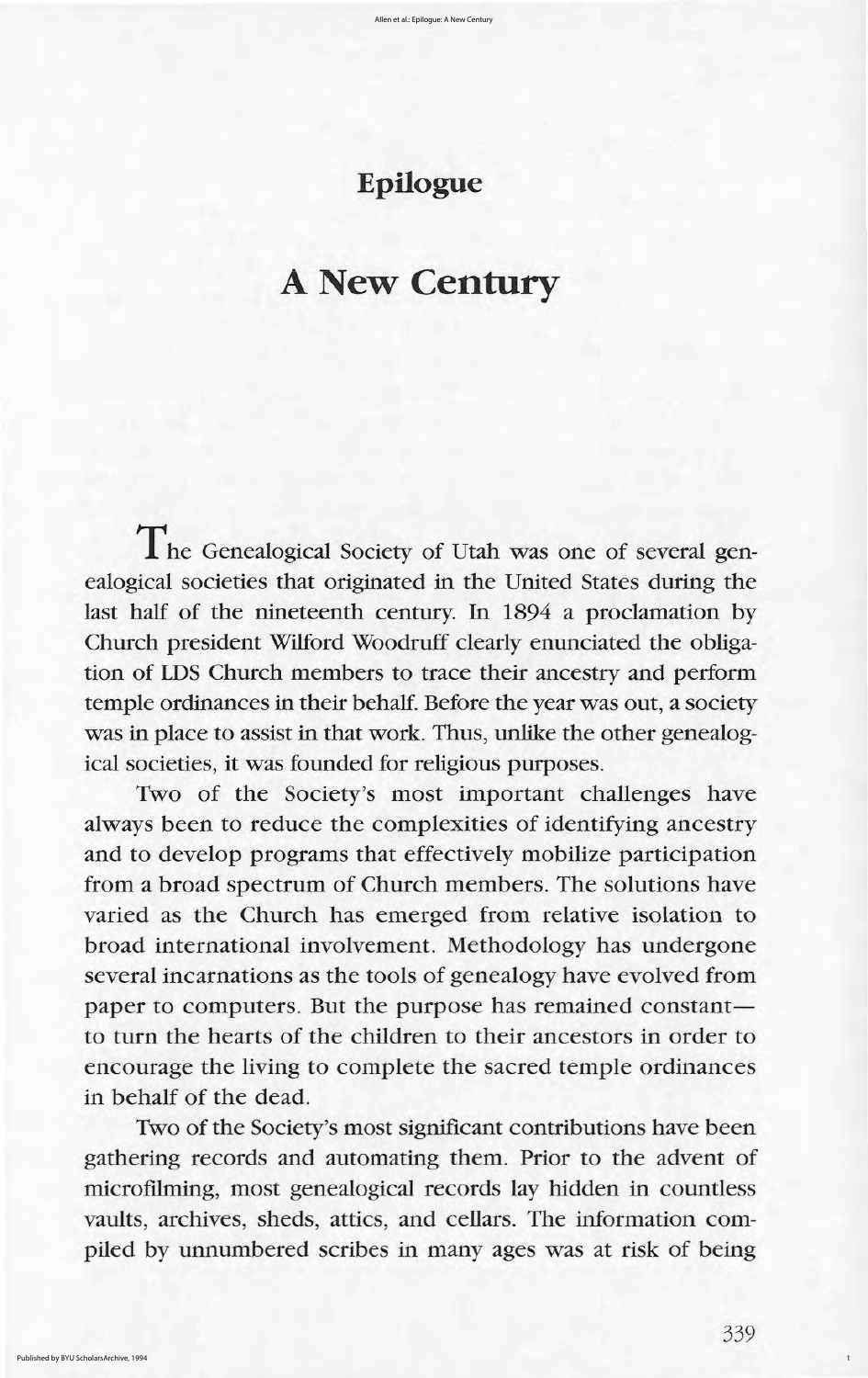lost forever. Microfilming has provided the means to preserve this priceless information, gather it in a central locale, and make it available for research. Genealogical microfilmers are still busy photographing vital records from around the world. The master films are secured in the cavernous, steel-reinforced vaults blasted from the interior of a granite mountain near salt lake city

Traditionally focused on helping members wend their way through the complexities of researching their own ancestry, the society simplified family history research in recent decades with programs reflecting collective responsibility for all ancestors These programs took advantage of common skills so that family history name extraction and cooperative indexing involved anyone who could read, write, or type. Undergirded by the advent of the computer, these programs have begun to replace paper records with digitized files.

Since its inception, the Genealogical Society has learned from and worked with institutions outside the Church. It has shared its resources with the genealogical community at large, hosted two world conferences on genealogical records, and participated in many national and international meetings of genealogists and record keepers. Society efforts to promote genealogical research were enhanced by the Roots phenomenon of the late 1970s, when many people began to more fully appreciate the value of family history With the growth of the Church, the number of temple patrons eventually exceeded the supply of names generated through the research process. After attempting a variety of marginally successful programs, the Society received approval for a fundamental change in procedure. In 1961 the Records Tabulation Program, later called Name Extraction, supplemented the arduous process of perusing countless records for a single name with a simpler process of extracting many names from a single document. The delays inherent in research no longer restrained the vicarious ordinance work in the temples. The plethora of names generated by this new procedure enabled an unprecedented increase in temple construction, spreading the opportunity for temple worship to the membership of the Church in many parts of the world. More recently, through a computer program named TempleReady, the

## 340 *Hearts Turned to the Fathers*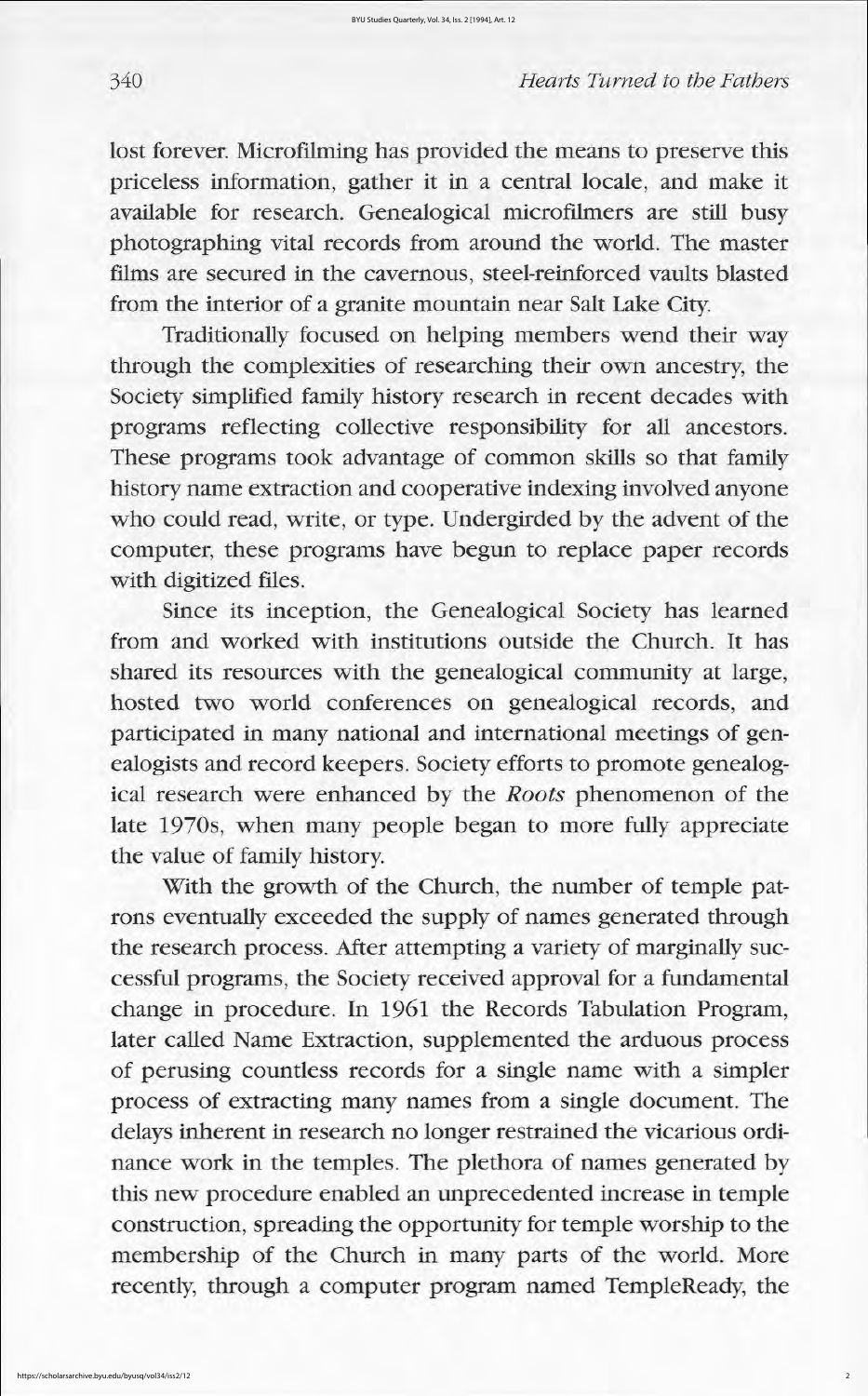responsibility for clearing names for temple ordinances was transferred directly to the members, propelling the Church into a new era of family history activity

Nevertheless, the Church does not aim to provide a simple family history research program that replaces all individual research effort. For several decades, collective programs have nourished members who are unskilled in research. While these programs produce the opportunity to do temple work for most ancestors, researchers with pencils in hand must still seek out those individuals missing from their family lines

The Genealogical Society, now known as the Family History Department of the Church, has helped countless people identify their ancestors as far back as available records permit. At this centennial juncture, the Department looks forward to a second century of identifying and documenting the lineages of mankind for the purpose of completing temple ordinances in their behalf.

Howard W. Hunter, a past president of the Genealogical Society, became President of the Church in June 1994. His long service in family history makes him particularly well suited to give

As the Family History Department celebrates its centennial anniversary, almost fifty temples are in operation, and others are either being built or planned throughout the world. Consistent with President Hunter's message, leaders in the Family History Department are planning even greater efforts to make names available for

3

this program renewed emphasis. In November 1994, President hunter effectively inaugurated the next century of genealogical work in his address at the Centennial Commemorative Fireside:

I look back in wonder at the tapestry woven by the Lord in the furthering of temple and family history work. When I was president of the Genealogical Society of Utah, we had visions of how it would move forward mightily. Now we are observing something glorious occurring throughout the world. The gospel is moving forward to encompass every nation, kindred, tongue, and people. Temples are located throughout the earth, and the Spirit of Elijah is touching the hearts of many members, who are doing family history and temple ordinance work at an unprecedented pace....

With regard to temple and family history work, I have one overriding message: This work must hasten. . . . The great work of the temples and all that supports it must expand. It is imperative!<sup>1</sup>

## A New Century 341